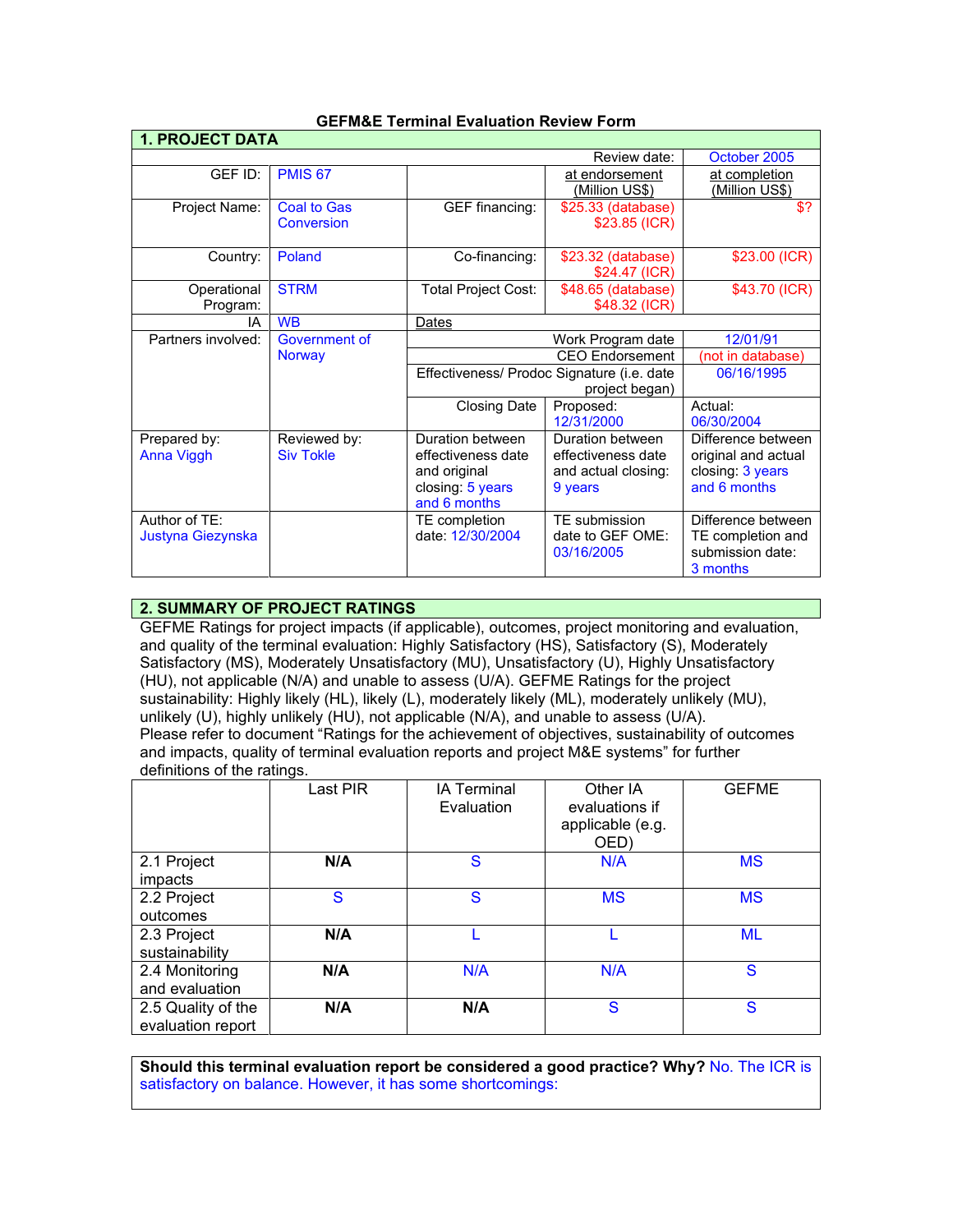- The project was supposed to be incorporated into the Environmental Management Project, and to be associated with several other related loans, but the ICR makes no mention of the interaction among these operations during implementation. (There is also some confusion in this respect, since page 3 of the ICR indicates that the GEF project is associated with the Environmental Management Project, but the Region's comment to this ICR Review indicates that it is associated with the Heat Supply Restructuring and Conservation Project.)
- It would appear that the subsidized financing for individual housing units has, for the most part, been provided to upper income recipients. This would appear to be especially true for those who could afford to own individual houses. However, the ICR does not provide information on the level of subsidy for these houses or for the income distribution of individual beneficiaries. Nor does it discuss why subsidies varied from 2-7 percent of total investment costs, An analysis of the variation in efficiency of subprojects (from \$10 and \$65) and for housing energy conservation (between \$23 and \$135) might have brought out significant policy lessons.
- Institutional Development Impact is not only, nor necessarily, related to ability to implement similar internationally financed projects in the future. The focus should be on activities that have an impact on future outcomes, especially on improving efficiency of the sector. In this case, the project's impact on pricing policies and incentives and disincentives related to CO2 reductions should have been discussed.
- A discussion of the conflict between "green building" criteria and cost-effectiveness (Annex 8) could also have brought out important lessons for GEF projects.
- Section 10 was not used to highlight issues of concern to GEF, as suggested in their ICR **guidelines**

# **3. PROJECT OBJECTIVES, EXPECTED AND ACTUAL OUTCOMES**

## **3.1 Project Objectives**

• **What are the Global Environmental Objectives? Any changes during implementation?** No. This project did not specify a global environmental objective. The overall project objective was to contribute to the reduction of carbon dioxide emissions.

• **What are the Development Objectives? Any changes during implementation?** No. The overall project objective was to contribute to carbon dioxide emissions reduction by

(a) stimulating self-replicable technological and institutional changes that would promote coal to gas conversion in small and medium boilers;

(b) inducing more energy-efficient practices in the architectural design and operation of new residential buildings;

(c) demonstrating interfuel substitution and technological innovation to improve overall energy efficiency throughout the heat supply chain, as a means of reducing  $CO<sub>2</sub>$  emissions; and (d) building up institutional capacity in making judgments about the ability of a project to capture global externalities, such as CO<sub>2</sub> emission abatement.

The GEF funds were to be used to:

1. Encourage coal-to-gas conversions in small and medium-size boilers, whose owners could not achieve acceptable financial rates of return without concessional financing, but who could demonstrate substantial energy efficiency improvements from this conversion.

2. Quickly and strongly influence future investments to the benefit of global environmental objectives through pilot investments in residential buildings that integrate improvements in energy supply, distribution, transport, and end-user efficiency.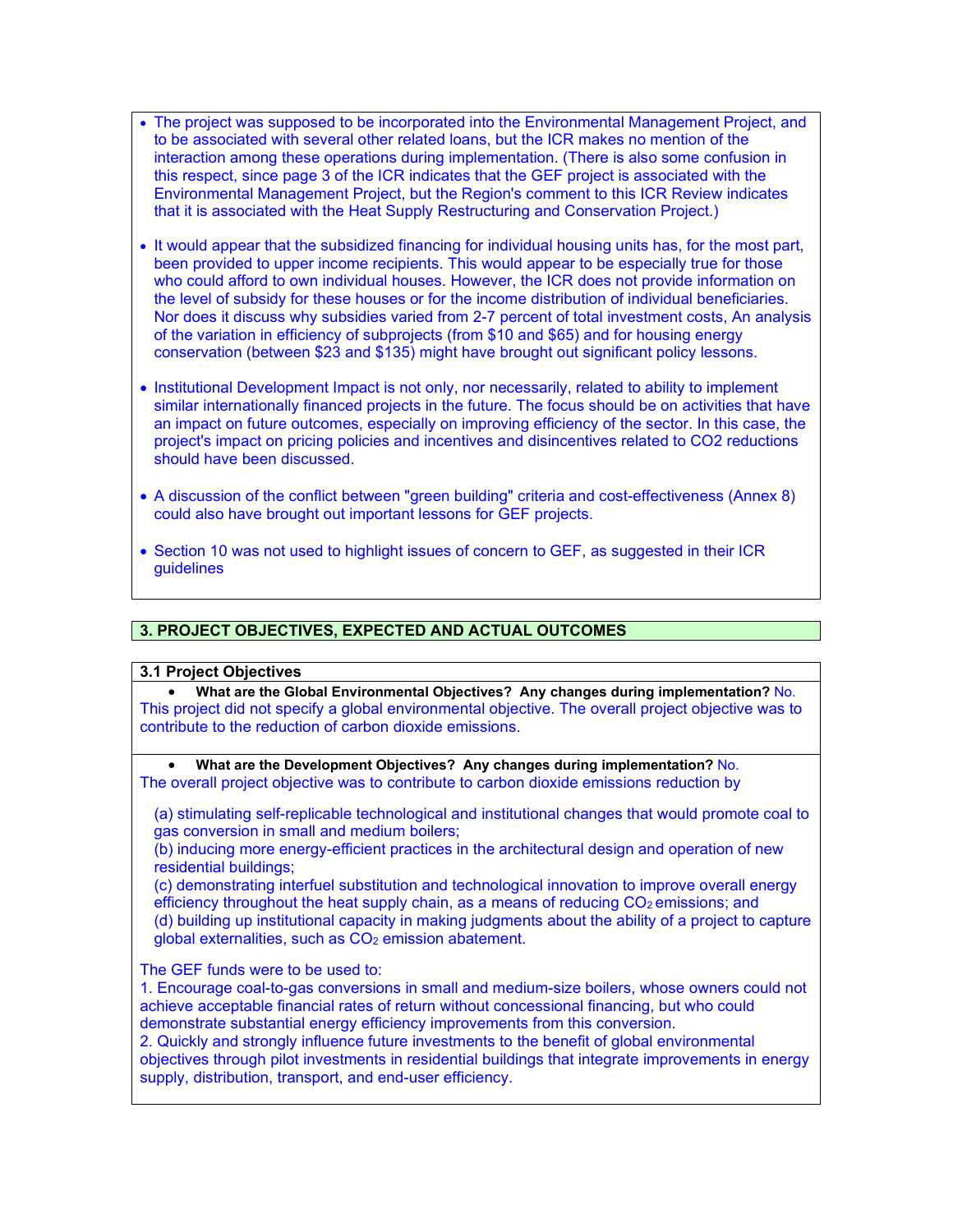## **3.2 Outcomes and Impacts**

### • **What were the major project outcomes and impacts as described in the TE?** Impact

Coal to Gas Conversion: The global achieved reduction of CO2 is 128 Mg/a (tons per year). The average reduction achieved is 62%. 122 tons of CO2 were not emitted from the time of operation inception until the calculation in August 2004. Annex 1a illustrates the reduction as related to technology used.

Sulphur dioxide has been reduced by almost 100% on average in all converted plants (1 278 Mg/a in total). Particulates have been reduced by almost 100% on average as well (921 Mg/a in total). Nitrogen oxide emissions have been reduced by 69% (195 Mg/a in total).

Energy Efficiency: It was calculated that at the time of monitoring (for each object the monitoring was to take place for a year after completion), the total of 917 164 kg/a CO2 was reduced. This means that the expected result has been achieved in 79%.

The ICR states that the project demonstrated that Poland is capable of entering into carbon trading schemes, and is a suitable country for a carbon credit. However, there was no evidence provided to support this contention.

**Outcomes** 

The project was to:

(a) Stimulate self-replicable technological and institutional changes that would promote coal to gas conversion in small and medium boilers; [Partially Achieved] By providing 20-25 percent financial rates of return to small boiler owners, the project encouraged a limited number of coal-to-gas conversions in small and medium-size boilers, but benefits were

limited primarily to those who were subsidized with GEF funding.

(b) Induce more energy-efficient practices in the architectural design and operation of new residential buildings [Substantially Achieved]

The ICR also states, but does not substantiate, that the project changed the thinking about saving energy and replicating the energy efficiency concept by promoting ecologically friendly housing investments. As a result housing developers and individual owners have a more positive attitude to installing energy saving technologies. It also states that the project "assisted" in the process of technological switching, although it was not a cause of this switching.

(c) Demonstrate interfuel substitution and technological innovation to improve overall energy efficiency throughout the heat supply chain, as a means of reducing CO<sub>2</sub> emissions; [Partially Achieved] Project investments did demonstrate that modern technology could improve overall energy efficiency throughout the heat supply chain, which would reduce  $CO<sub>2</sub>$  emissions. This correlation has been proven many times before in other countries, so it is not clear what benefit this was to the Polish or the global environment.

(d) Build up institutional capacity in making judgments about the ability of a project to capture global externalities, such as CO<sub>2</sub> emission abatement; [Not Achieved]

|  |  |  | <b>4. GEF OFFICE OF M&amp;E ASSESSMENT</b> |  |
|--|--|--|--------------------------------------------|--|
|--|--|--|--------------------------------------------|--|

**A Relevance** 

**4.1 Outcomes and impacts Rating: MS**

| In retrospect, were the project's outcomes consistent with the focal |
|----------------------------------------------------------------------|
| areas/operational program strategies? Explain                        |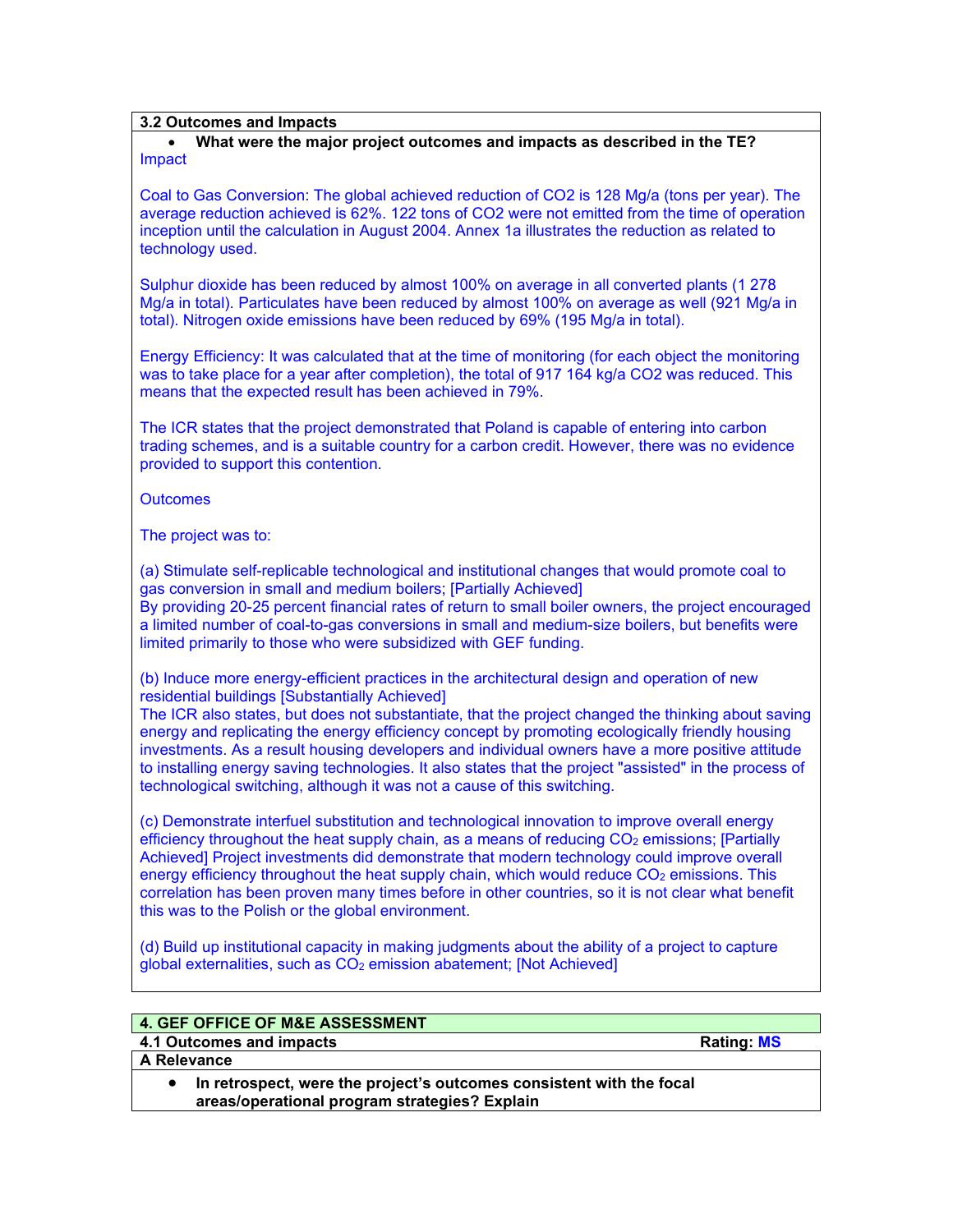## The project took too long to be consistent with STRM strategies.

### **B Effectiveness**

• **Are the project outcomes as described in the TE commensurable with the expected outcomes (as described in the project document) and the problems the project was intended to address (i.e. original or modified project objectives)?** 

While planned investments were carried out, the project did not quickly nor strongly influence future investments to the benefit of global environmental objectives. It took too long to implement and thereby lost momentum for carrying out the GEF mandate. While the investment components were implemented, the project did not demonstrate interfuel substitution and technological innovation. Institutional capacity was not developed, and institutional framework for energy efficiency was not improved.

## **C Efficiency (cost-effectiveness)**

• **Include an assessment of outcomes and impacts in relation to inputs, costs, and implementation times based on the following questions: Was the project cost – effective? How does the cost-time Vs. outcomes compare to other similar projects? Was the project implementation delayed due to any bureaucratic, administrative or political problems?**

The "incremental" cost effectiveness of the subprojects was better than expected at appraisal. The project reduced  $CO<sub>2</sub>$  emissions by an average of 28 percent in the operations it financed.

The project closing was extended three times, by a total of 42 months. There were multiple reasons. The Government failed to provide counterpart funds for public institutions to make the investments that were the original focus of the program, making it necessary to shift the project's focus to institutions with more secure funding. Functional responsibility for the project was shifted among several departments within the Ministry of Energy, greatly diminishing Government ownership. Individual subprojects experienced delays due to technical and procedural difficulties, sometimes necessitating a second round of contractor bids. These delays were at times compounded by excessively long Bank response times. In addition, considerable time was required to resolve unanticipated issues that arose between investors and contractors.

**4.2 Likelihood of sustainability.** Using the following sustainability criteria, include an assessment of project sustainability based on the information presented in the TE.

| <b>Financial resources</b><br>A                                                                     | <b>Rating: L</b>  |
|-----------------------------------------------------------------------------------------------------|-------------------|
| To achieve the coal to gas conversion on a national basis, additional funding is required to        |                   |
| support the process, which began with this project and continues with other projects. Several       |                   |
| credit and subsidy lines have been developed for phasing-in of gas technology. EcoFund has          |                   |
| committed over US\$40 million to over 100 projects aimed at reducing emissions of GHG               |                   |
| emissions and CFSs phase-out, which include energy efficient projects and coal-to-gas               |                   |
| conversions.                                                                                        |                   |
| Socio political<br>в                                                                                | <b>Rating: ML</b> |
| Project design fostered ownership at the community level through the requirement that a             |                   |
| significant percentage of the funds for each individual sub-project would came from the investor's  |                   |
| own sources. Such arrangements encouraged long-term thinking about the project purpose and          |                   |
| its place in the company development. But according to the OED review, the pilot demonstration      |                   |
| projects failed to provide any transfer of knowledge: the pilot CHP project was cancelled before    |                   |
| construction began, because the agency responsible for its implementation (the University of        |                   |
| Krakow) failed to secure the required counterpart funds, while the HOB demonstration project        |                   |
| was delayed to the extent that its implementation did not significantly precede the implementation  |                   |
| of the non-pilot projects, and the agency that implemented was not active in any of the             |                   |
| subsequent investment subprojects.                                                                  |                   |
| Institutional framework and governance<br>C                                                         | <b>Rating: MU</b> |
| According to the OED review the institutional development identified in the ICR did not relate      |                   |
| directly to investments carried out during the project. Institutional capacity was not developed,   |                   |
| and institutional framework for energy efficiency was not improved. Furthermore, the project failed |                   |

to include any institutional efforts to modify energy prices in a way that would have been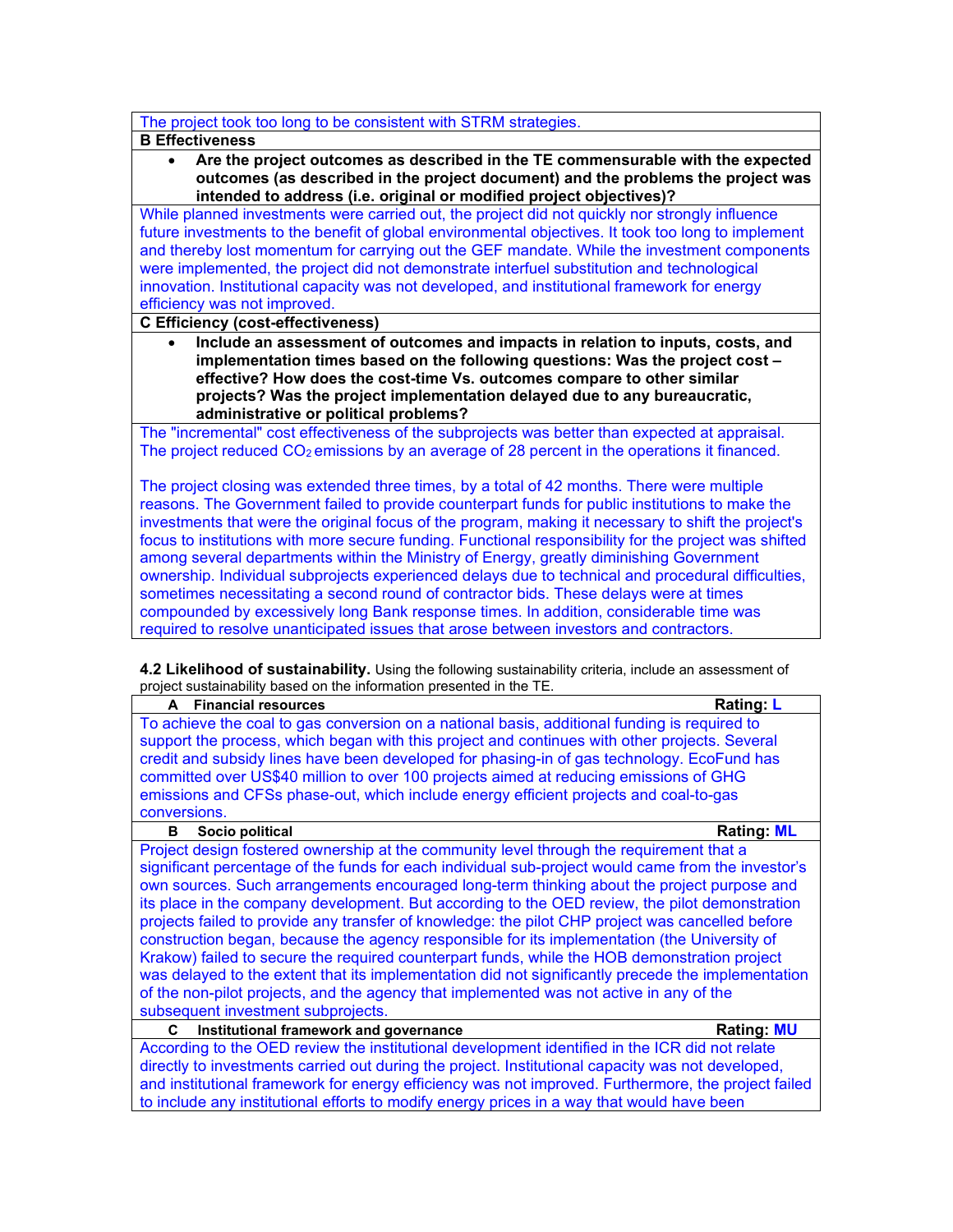conducive to energy saving.

**D Ecological (for example, for coffee production projects, reforestation for carbon sequestration under OP12, etc.)** And the sequestration under OP12, etc.)

According to the ICR the sustainability of the project is likely if beneficiaries continue to properly use the equipment installed under the project. Inhabitants of energy efficient housing must continue to implement energy saving techniques, which is likely because they have been exposed to energy-saving measures and have felt the economic benefit of the switch to the new technology.

**E Examples of replication and catalytic outcomes suggesting increased likelihood of sustainability Rating: MU**

The OED review states that the project failed as a demonstration project. Specifically, it failed to neither quickly nor strongly influence future investments to the benefit of global environmental objectives. The demonstration effect for those not directly benefiting from GEF financing appears to have been negligible.

# **4.3 Assessment of the project's monitoring and evaluation system based on the information in the TE**

**A. Effective M&E systems in place: What were the accomplishments and shortcomings of the project's M&E system in terms of the tools used such as: indicators, baselines, benchmarks, data collection and analysis systems, special studies and reports, etc.? Rating: S**

M&E of the project environmental progress and achievements was firmly embedded in the project structure because the results of conversions and energy efficiency adjustment were to demonstrate a reduction in CO2 emissions. The key performance indicators were not introduced at the time of project preparation because logframe was not standard at the time of project design. At preparation of each individual project the targeted outcomes were set. Achievements of these outcomes were monitored through pre- and post-conversion measurement. The monitoring of the project results, new in Poland, helped to set standards for monitoring GHG emissions efforts in general.

**B. Information used for adaptive management: What is the experience of the project with adaptive management? Rating: S**

When sub-projects experienced significant delay, and there was the necessity to adjust it to the extended deadline, a revised disbursement schedule became a measure of performance in addition to indicators illustrating outcome and physical output. A revised disbursement schedule helped in keeping project progress more on track yet monitoring of project progress was still difficult.

**Can the project M&E system be considered a good practice?** Perhaps, but more details on the M&E system than what is provided in the ICR would be needed to judge.

# **4.4 Quality of lessons**

Weaknesses and strengths of the project lessons as described in the TE (i.e. lessons follow from the evidence presented, or lessons are general in nature and of limited applicability, lessons are comprehensive, etc.)

**What lessons mentioned in the TE that can be considered a good practice or approaches to avoid and could have application for other GEF projects?**

Project design needs to take into account the weak ownership of large public institutions, such as universities or hospitals in formerly centrally planned economies, as well as their minimal ability to generate adequate counterpart financing. The corollary is that private enterprises are more likely to take ownership of profitable environmental friendly investment opportunities.

• An isolated project such as this GEF project would have a stronger impact if it were coordinated with other funding operations. While it was "associated" with the Environmental Management Project, there does not appear to have been any coordination between them.